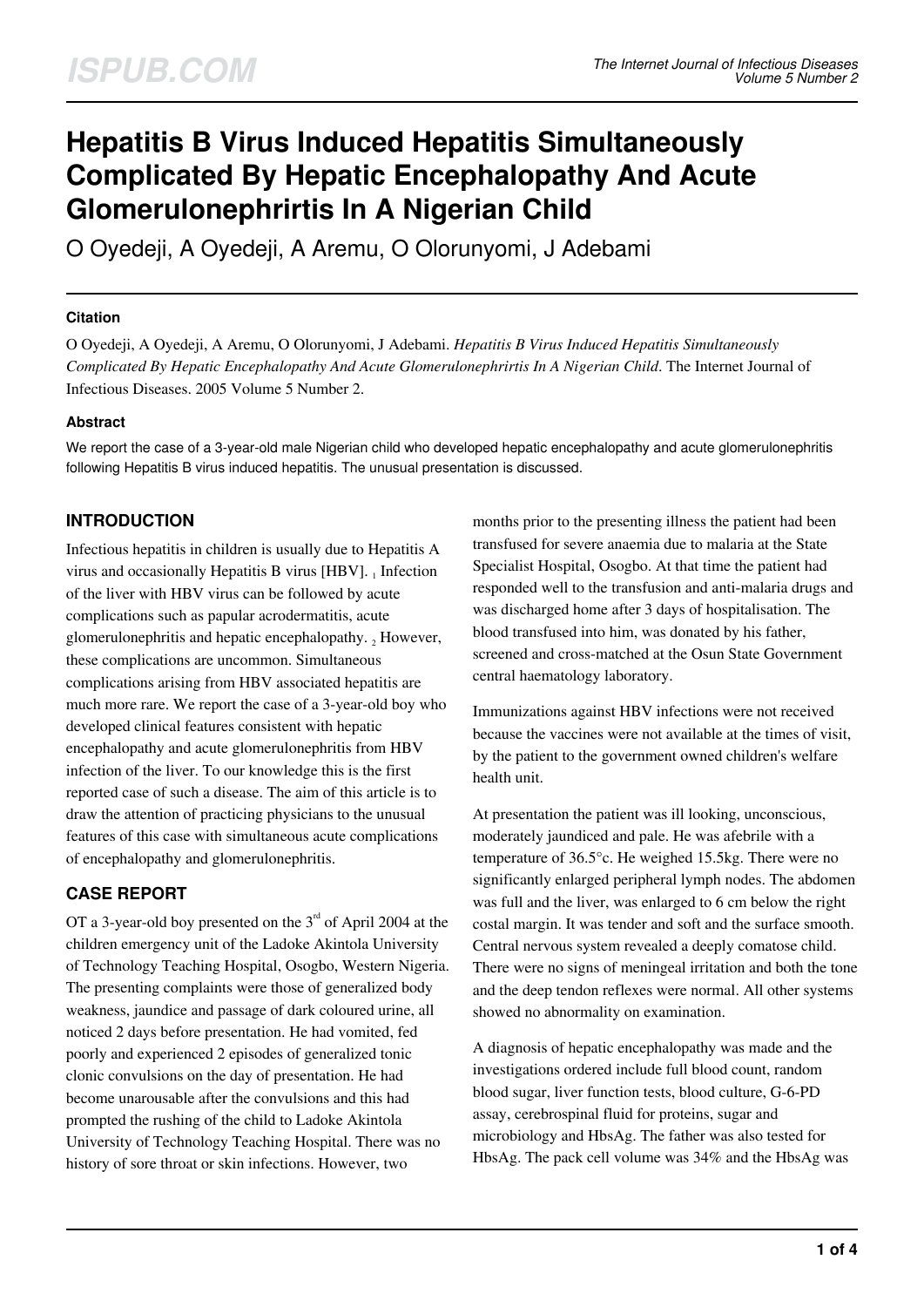positive in the patient and father. All other results were within normal range, apart from the total and conjugated bilirubin, which were 111 and 86umol/l respectively. The liver transaminases were not determined because of some technical handicap experienced by the hospital laboratory. Calories were there after supplied by intravenous glucose with a de-emphasis on protein diet. The patient was also put on cimetidine. The recovery was judged to be good after sterilizing the gut with oral neomycin and enema and the patient regained full consciousness 5 days after hospitalisation.

On the  $10<sup>th</sup>$  day of admission the patient had improved markedly. He was moving about, eating better, his jaundice had virtually cleared and urine colour was less dark; and he was to be discharged the next day. However, on that next day fixed for discharge he was noticed to have developed generalized oedema and some ascites. He had also passed urine, which was darker than before. The blood pressure and the urinary volume were normal. There was no dysuria. A diagnosis of acute glomerulonephritis was therefore made.

Results of the investigation carried out showed that full blood count were normal with a repeat haematocrit still 34%. The blood chemistry report in mmol/l was, urea 1.1, bicarbonate 24, sodium 133, potassium 3.5 and creatinine 44umol/l. Urinalysis report was normal, but urine microscopy revealed 5-10 red blood cells per high power field. Ultrasound studies showed enlarged liver and kidneys as well as moderate ascites and small quantity of pleural effusion.

The patient was thereafter managed with fluid restriction, strict output and input chart, low salt and protein intake, intravenous Frusemide 15 mg every 12 hours and oral Cefuroxime. The oedema gradually resolved and the patient was discharged a week after to follow up in the clinic. At discharge the heamaturia had disappeared but the HBsAg status was still positive.

# **DISCUSSION**

Hepatitis B virus induced hepatitis is dreaded because of the associated chronic sequelae such as chronic hepatitis, cirrhosis and primary liver cell cancer. Acute complications of HBV associated hepatitis are not as common as the chronic complications. Hepatitis B Virus can also rarely cause acute glomerulonephritis.  $_3$  This complication is actually a hypersensitivity reaction to the HBV antigen at the surface of the kidney glomerulus.  $_4$  It is known to present 10

days to 2 weeks after the initial HBV infection. Therefore with the oedema occurring 13 days from the onset of jaundice, the kidney and the liver infections probably took place simultaneously.

Encephalopathy in patients with HBV hepatitis usually arises as a result of hepatic failure and the associated complications of cerebral oedema and sepsis and the outcome may sometimes be fatal. <sub>5,6</sub> Possible differential diagnoses in this patient with hepatic encephalopathy include cerebral malaria, meningitis and septicemia. Differentials of acute glomerulonephritis include hepatorenal syndrome, and heamoglobinuria, from sepsis or malaria. Making a prompt diagnosis can be difficult in resource poor settings where there are many constraints which hamper proper investigations, as happened in this patient. A good clinical acumen with knowledge of the natural history of diseases is indispensable. The good outcome in this case could probably be linked to the prompt diagnosis and good management. All hepatotoxic drugs such as chloramphenicol, which may have been indicated in the management of the differentials, were avoided from the onset.

It is unfortunate however, that a 3-year-old child should experience these complications and also be subjected to the risk of chronic liver and kidney disease. Effective vaccines for HBV have been available since the year 1982. $_6$  This vaccine can also be obtained in some places in the country, although, they are often unavailable in many hospitals. That our patient was transfused with supposedly HBV negative blood, donated by his father raises serious questions for the blood screening personnel and materials. It also has public health implications, because the father was screened at the State Health central laboratory. Was the father in the window period? Or was the screening improperly conducted? What is the sensitivity of the test kit and method used?

The cost of managing hepatitis B virus hepatitis infection is enormous in terms of the morbidity and mortality. The socio economic implications can obviously not be fully quantified. It is important that hepatitis B infection be prevented everywhere, including and especially in resource poor societies. The government should ensure that potent vaccines are available at the public hospitals. Responsible parenting will ensure that children receive immunization when due. All blood and blood products should be properly screened before administration.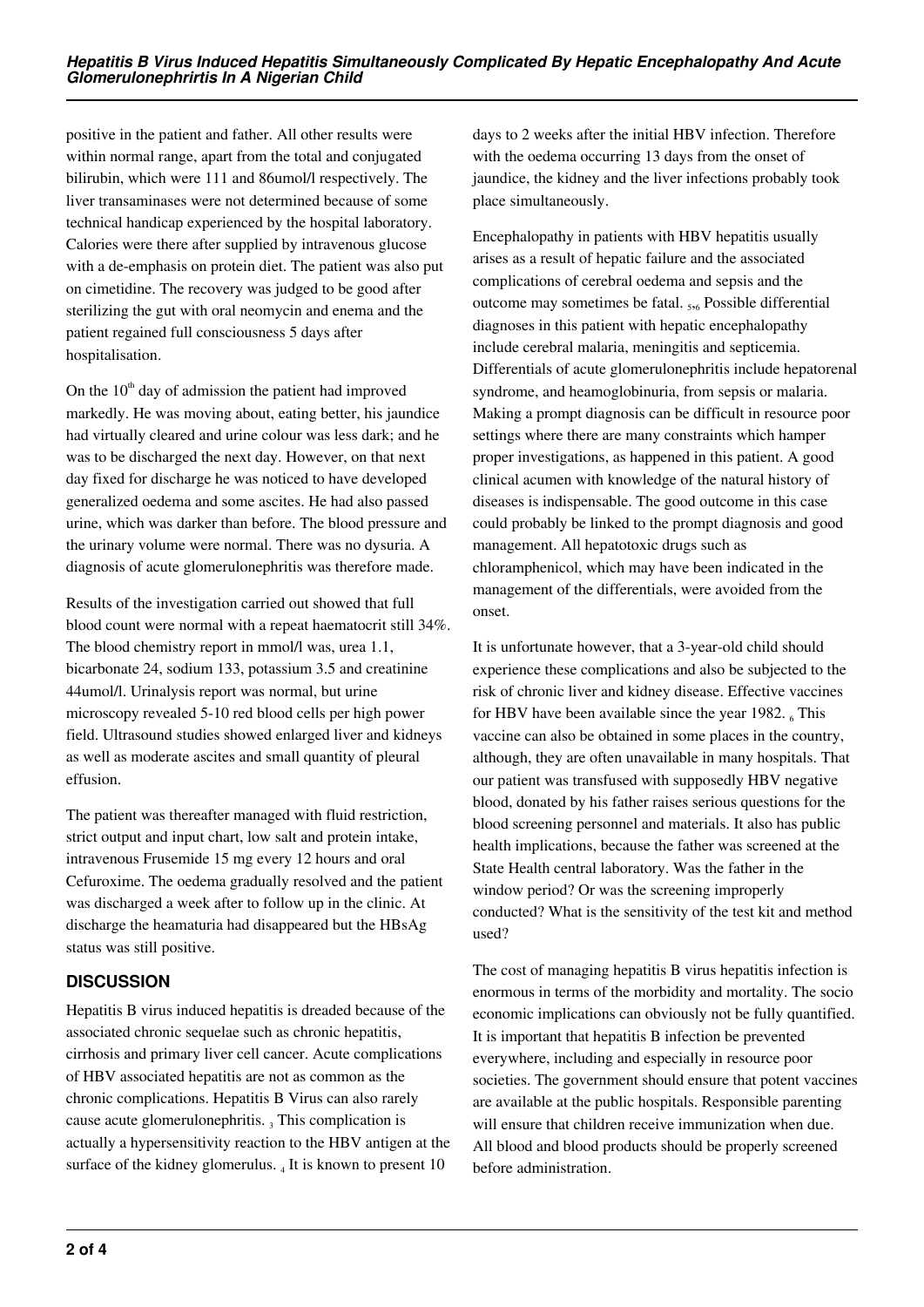## **CORRESPONDENCE TO**

Dr. O.A Oyedeji. Department of Paediatrics, Ladoke Akintola University Teaching Hospital, Osogbo, Nigeria. Email: soltomoyedeji@yahoo.com Telephone: +234 (0) 8056715508

#### **References**

1. Yohannan MD, Arif M, Ramia S. Aetiology of icteric hepatitis and fulminant hepatic failure in children and the possible predisposition to hepatic failure by sickle cell disease. Acta Paediatr Scand 1990;79:201-5

2. Kessler AT. Hepatitis B. eMedicine http://www.emedicine.com/PED/topic978.htm. Date last updated: March 27, 2006. Date assessed: April 20, 2006. 3. Safadi R, Almog Y, Dranitzki-Elhalel M, Rosenmann E, Tur-Kaspa R Glomerulonephritis associated wit hepatitis B. Am J Gastroenterol 1996;91:138-9 4. Heermann KH, Gerlich WH. Immunology of hepatitis B Virus infections. Rheumatol Int. 1989;3-5:167-73 5. Acharya SK, Panda SK, Saxena A, Gupta SD. Acute hepatic failure in India: a perspective from the East. J Gastroenterol Hepatol. 2000; 15: 467-9 6. Kenneth W, Kirchner JT Hepatitis B. American family physician 2004; 69:1